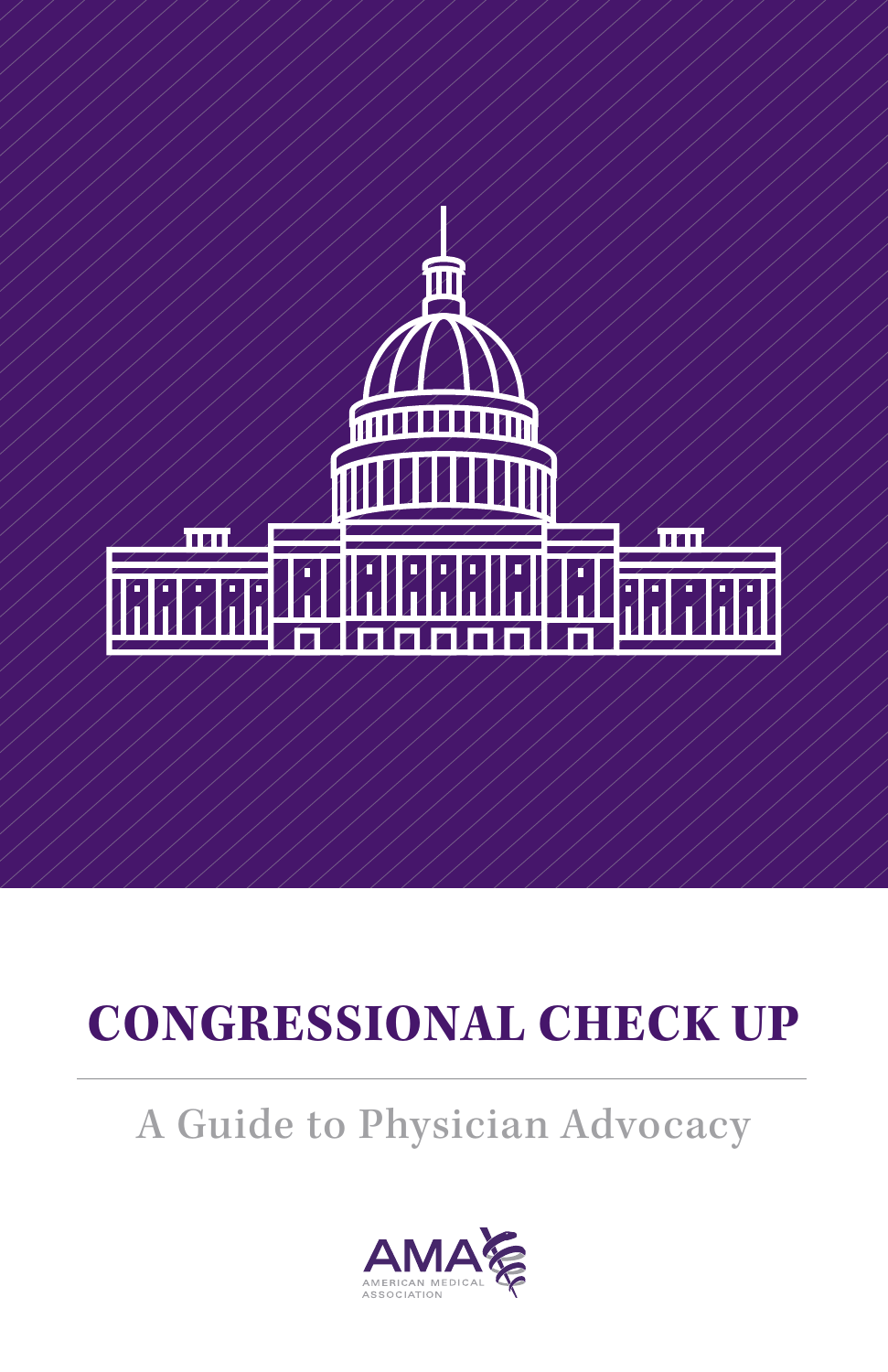

# Make Your Voice Heard

As a physician, resident or medical student it's imperative members of Congress hear from you while they create, debate and enact health care legislation. The decisions made about how to govern the U.S. health care system impacts everyone, yet no one is more qualified to help guide these decisions than those who deliver quality care to patients.

Members of Congress depend on subject matter experts, like you, to create effective legislation that helps their constituents. Since there are few issues that affect constituents more intimately than health care, the need for physicians to explain and advocate for patient-centered policies is paramount. However, it takes thoughtful, deliberate engagement with Congress to successfully advance your positions.

Want to have your voice heard? The American Medical Association (AMA) created this guide to help physicians, residents and medical students navigate and cultivate relationships on Capitol Hill. Within this guide, you'll find information about:

- Where to reach members of Congress.
- How to effectively communicate with members of Congress.
- What resources AMA has available to support your efforts.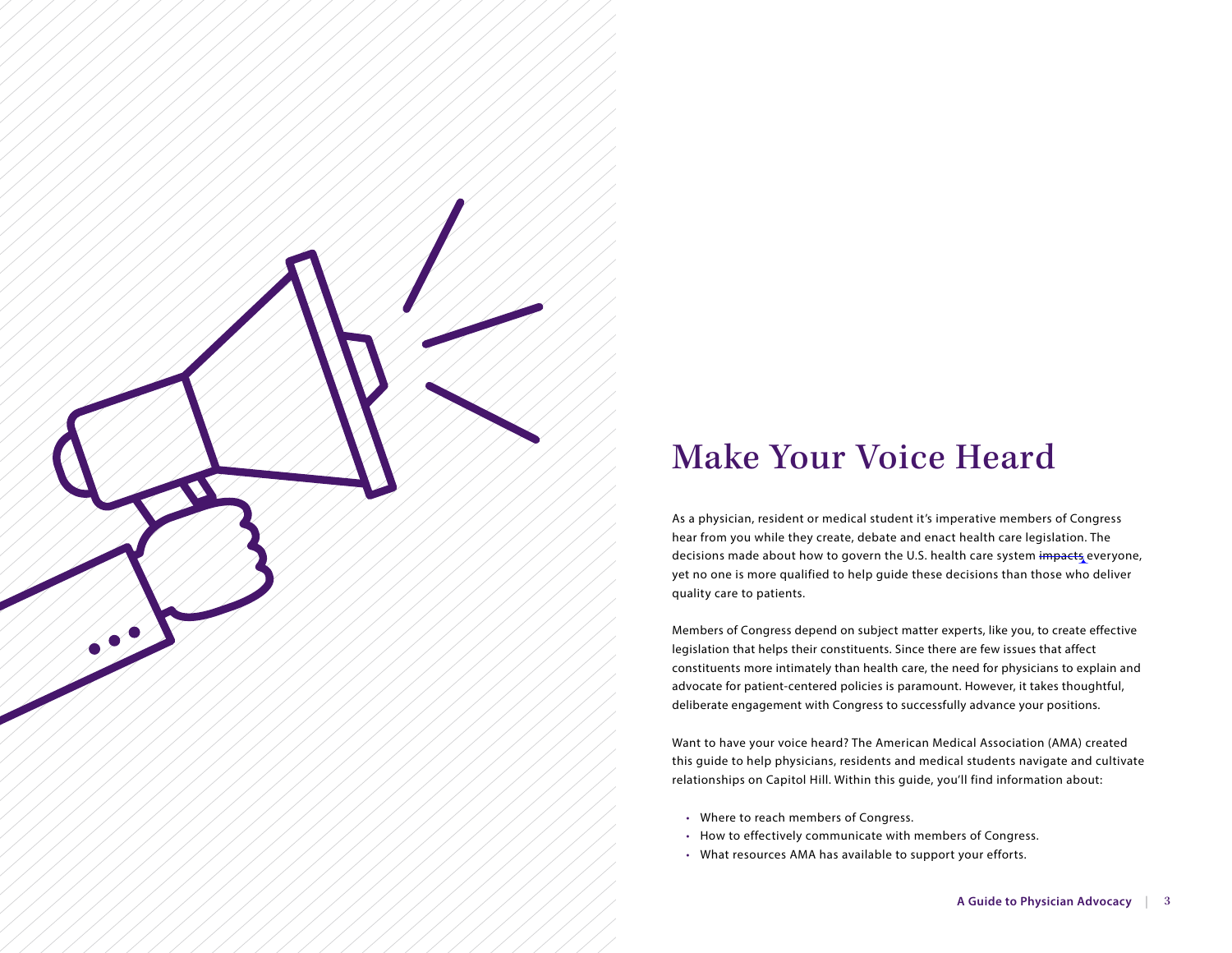

# Reach Lawmakers Where They Are

There are several ways to reach your members of Congress, and it's important to understand each avenue to determine which option best suits your goals.

### **In-Person Visits**

 Meeting with a member of Congress or their congressional staff is a very effective way to discuss specific issues or legislative priorities. Remember it may be difficult to meet with members because, as a public servant, their time is not entirely their own and they may have several conflicting obligations. However, meeting with a member's staff who specializes in your area of interest, like the health legislative assistant, can be just as productive and can start a direct dialogue with the member.

Careful planning and having clear goals for the meeting are key to conducting a successful in-person visit. Specifically, we suggest that you:

- Contact the member's scheduler and request to meet directly with the health legislative assistant and the member, if available.
- Explain the purpose for the meeting, what one to two issues you want to discuss, and whom you represent.
- Arrive on-time and be patient if the member is late, cannot attend or if the meeting gets interrupted.
- Prepare an agenda to help the conversation stay on topic.
- Bring visual-aids and other collateral to leave behind that illustrate your key points simply and succinctly.
- Outline how you or the group you represent can assist the member and their staff achieve common goals.
- Ask for a commitment when it's appropriate to do so (i.e. cosponsoring legislation, voting yes or no).
- Know the counter-arguments, anticipate questions or potential pushback and prepare thoughtful, compelling responses.
- Follow-up after the meeting by writing an email or letter that thanks the member and/or staff for their time, recaps agenda items and reiterates any requests.
- Update the AMA, your state medical society and/or your specialty society about your experience.

*Request to meet directly with the health legislative assistant and the member.*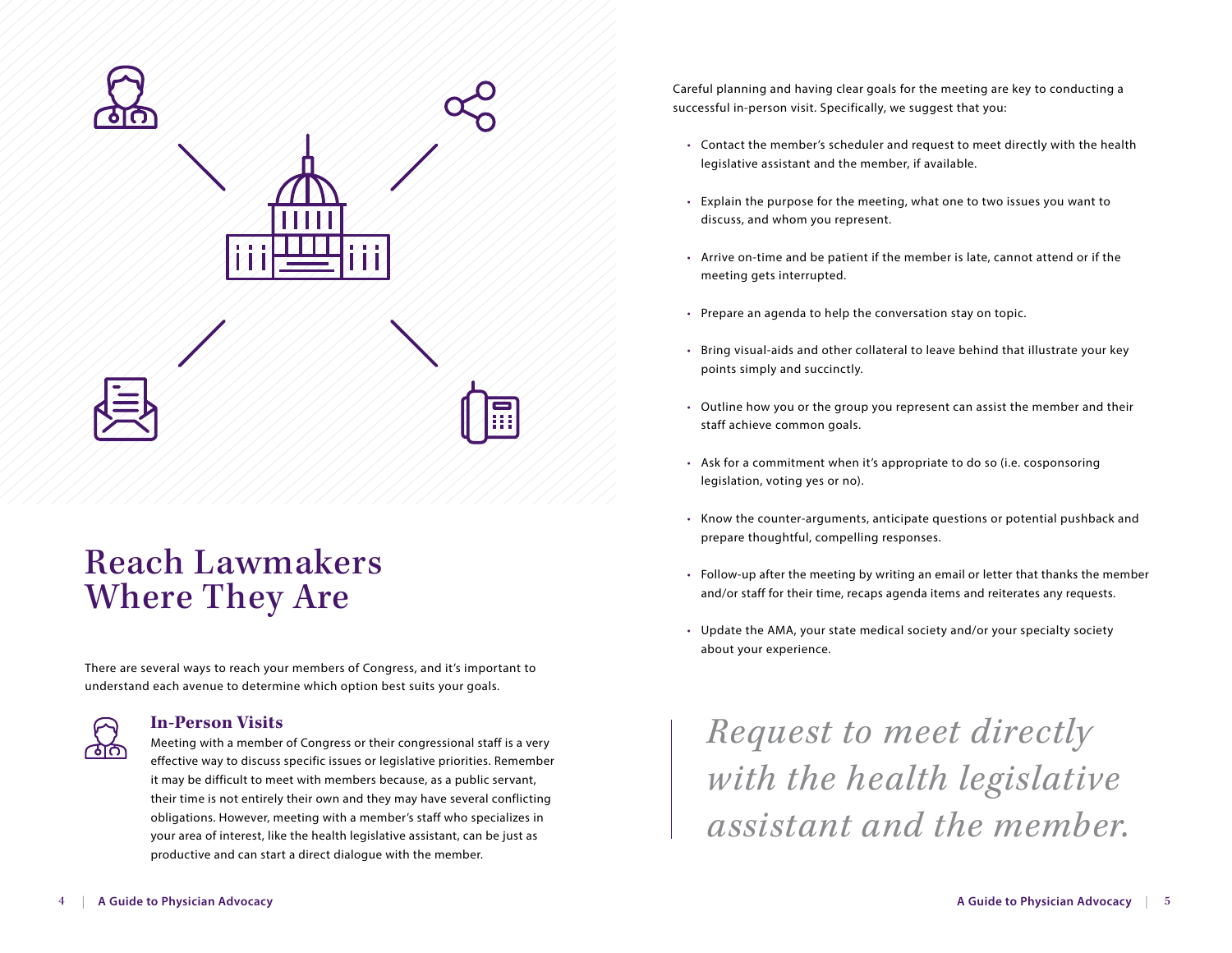

### **Phone Calls**

Phone calls are an effective way to voice your concerns, and can be particularly powerful in the days or hours leading up to important votes. Although you will rarely speak to your member directly on the phone, the congressional staffer should know the member's position on particular issues and will relay your concerns to the member.

Remember, members have multiple offices and it can be useful to call both their Capitol Hill office where their legislative staff experts work, as well as local offices to reinforce your concerns. If you don't know a member's phone number, call the AMA's Physicians Grassroots Network at (800) 833-6354 to connect with their Washington, D.C. office directly.

# **Emails and Letters**

Written communications are most effective early in the legislative process and provide the best opportunity for you to frame future interactions. Reading feedback from constituents is something many members of Congress prioritize, and most offices keep weekly, and in some cases daily, counts of feedback they receive on particular issues.

AMA provides action alerts for specific issues to help you get the writing process started. However, written correspondences are often more impactful if they include personal stories and original thoughts. We suggest using our action alerts to help organize your thoughts, but edit them accordingly to insert your own voice, tone and personal anecdotes.

If you send a letter via postal service, be sure to write it on personal or business stationary. If you don't have printed stationary, type your name and address at the end of the letter and sign above your contact information. This will eliminate any doubt about who you are and how to reach you.

Please be advised that while hand written letters are often more persuasive, due to security screenings, it may take weeks for an office to receive your letter and respond.



### **Social Media**

The advent and popularity of social media has transformed how constituents connect with their members of Congress and revolutionized how we think about digital advocacy. Through platforms like Twitter and Facebook, you can directly reach every U.S. Representative and Senator instantly. When people leverage this unfettered access with specific, consistent messages or direct calls to action about a time-sensitive issue or upcoming vote, it can yield powerful results. Be sure to indicate whether you are a constituent and update your profile to follow your elected officials.

To stay attuned, we suggest following the below social media accounts and sharing content that resonates with you and your network.

# **AMA** The AMA's official social media pages. @AmerMedicalAssn @AmericanMedicalAssociation **PHYSICIANS GRASSROOTS NETWORK** Community of physicians committed to strengthening the medical profession's voice in Washington. @PhysGrassroots @PhysiciansGrassroots **PATIENTS ACTION NETWORK** Community of patients advocating for access to quality care and better patientphysician relationships. @PatientAction @PatientsActionNetwork **AMPAC** The bipartisan political action committee of the American Medical Association. @AMPAConline @ampaccampaign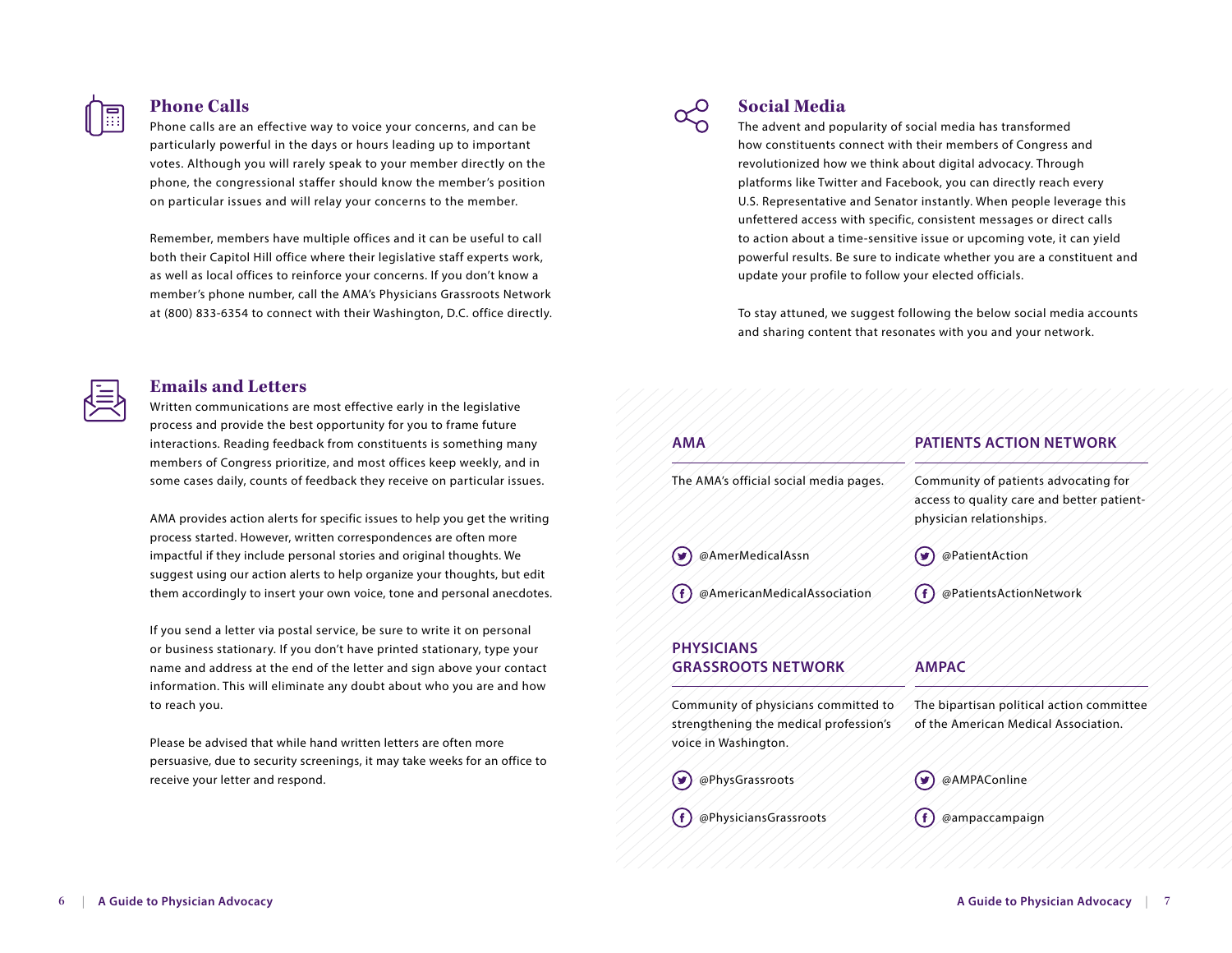# Effective Methods for Communicating with Congress

The goals of communicating with members of Congress are to present the best arguments in favor of your position, and ask for their consideration in a respectful and deliberate manner.

**To effectively communicate with Congress, we recommend the following:**

*The sooner you're able to start a dialogue, the more valuable your input will be.*



### **UNDERSTAND THE LEGISLATIVE PROCESS.**

Members have much more influence over legislation within their committees and subcommittees of jurisdiction because it's these subgroups that lead the process for drafting and vetting large pieces of legislation. Our AMA Advocacy staff can guide you on which committees are most important on any given issue.



#### **IDENTIFY ONE OR TWO TOPICS OF INTEREST.**

If you want to discuss your ideas about expanding access to health care, don't get side tracked with a conversation about taxes or other unrelated issues. Sticking to the point will keep the conversation focused and productive.

 $000$ 000

#### **USE YOUR PERSONAL STORIES.**

As a leader in the medical community, your experience provides excellent, humanizing evidence to support the basis of your arguments and sharing these perspectives will help build trust.

#### **CONNECT POTENTIAL IMPACTS TO PEOPLE.**

U.S. Representatives are up for election every two years and Senators every six, meaning they depend on the support of their constituents and care deeply about how a law will impact communities they represent, so help them connect the dots.



#### **BE RESPECTFUL AND HONEST.**

Put yourself in the shoes of your member, how do you prefer to interact with people who want to convince you to see things from their perspective?



### **FOCUS ON THE SPECIFIC LEGISLATIVE ISSUES.**

Keep financial or political support out of the conversation. Threats of retaliation or quid pro quos are counterproductive to the goals of communicating with Congress, not to mention illegal, and will make building a relationship an uphill battle, if not impossible.



#### **OFFER YOUR EXPERTISE.**

Introduce yourself to the member of Congress and their staff. Offer yourself as a resource to provide prospective on health care ideas and issues that matter to your member. Rather than always asking something from your legislator, building a two-way relationship can have a meaningful and lasting impact.

It may take time and patience to achieve meaningful results from your interactions with Congress, so it's a good idea to connect with your members early in the legislative process and establish a rapport with their Congressional staffers. The sooner you're able to start a dialogue, the more valuable your input will be as they navigate turning ideas into laws.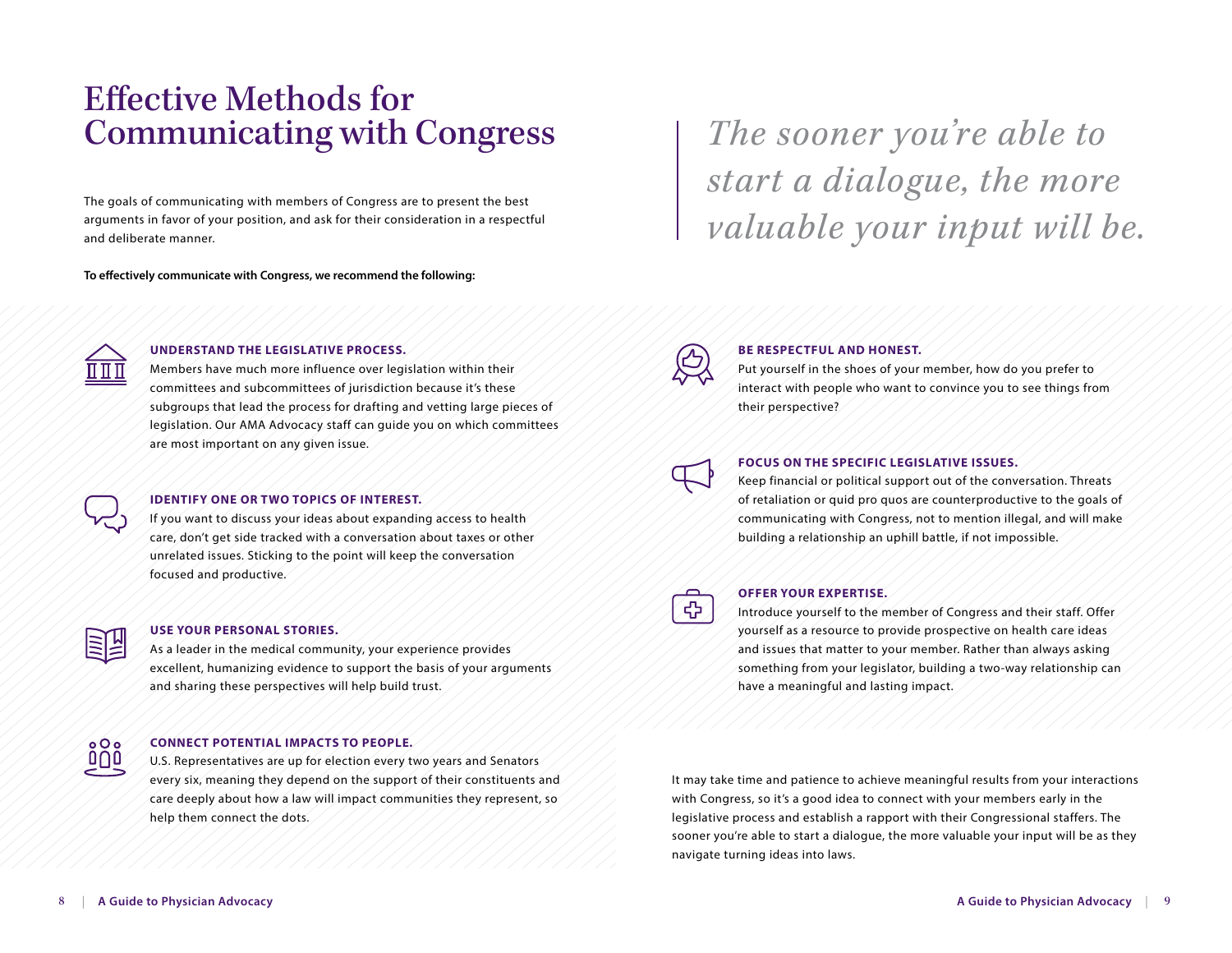# AMA as Your Grassroots Partner

The AMA has several programs specifically designed to help you communicate with your members of Congress and other elected officials. We encourage you to explore the below resources for more information.

## **Physicians Grassroots Network (PGN)**

The PGN is a group of physicians across the country committed to strengthening the medical profession's voice in Washington. It amplifies physician voices, works with legislators and medical professionals to discover solutions, and influences legislation through grassroots communication efforts. Learn more about the PGN by visiting **physiciansgrassrootsnetwork.org/**.

# **Very Influential Physician Program (VIP program)**

We designed the VIP program to help physician advocates like you effectively leverage your existing relationships or build new ones with members of Congress and their staff. VIPs are leaders in advancing patient-centered health care policies. Being a VIP gets you access to exclusive newsletters, updates and advocacy webinars specifically tailored for the VIP program. Learn more about the program and how to become a VIP by visiting **physiciansgrassrootsnetwork.org/vip**.

## **Patients Action Network (PAN)**

The PAN enables a growing base of patients to mobilize on important health care issues. Started in 2004 as a response to legislative issues that we feared would harm the patient-physician relationship and restrict patients' access to health care, the PAN now consists of more than 1.4 million patient advocates. Empower your patients by encouraging them to join, and learn more by visiting **patientsactionnetwork.com**.

## **Physicians Grassroots Network Hotline**

Call the AMA's Physicians Grassroots Network Hotline at **(800) 833-6354** to connect to your members of Congress.

# **Find Us on Twitter and Facebook**

Follow AMA's social media accounts and share content that resonates with you and your network:

| <b>AMA</b>                             | PATIENTS ACTION NETWORK                                                                                        |
|----------------------------------------|----------------------------------------------------------------------------------------------------------------|
| The AMA's official social media pages. | Community of patients advocating for<br>access to quality care and better patient-<br>physician relationships. |
| @AmerMedicalAssn                       | @PatientAction                                                                                                 |
| @AmericanMedicalAssociation            | @PatientsActionNetwork                                                                                         |
| <b>PHYSICIANS</b>                      |                                                                                                                |
| <b>GRASSROOTS NETWORK</b>              | <b>AMPAC</b>                                                                                                   |
| .<br>/ /* / Y ·                        |                                                                                                                |

Community of physicians committed to strengthening the medical profession's voice in Washington.

@PhysGrassroots

The bipartisan political action committee of the American Medical Association.

@AMPAConline

@PhysiciansGrassroots

@ampaccampaign